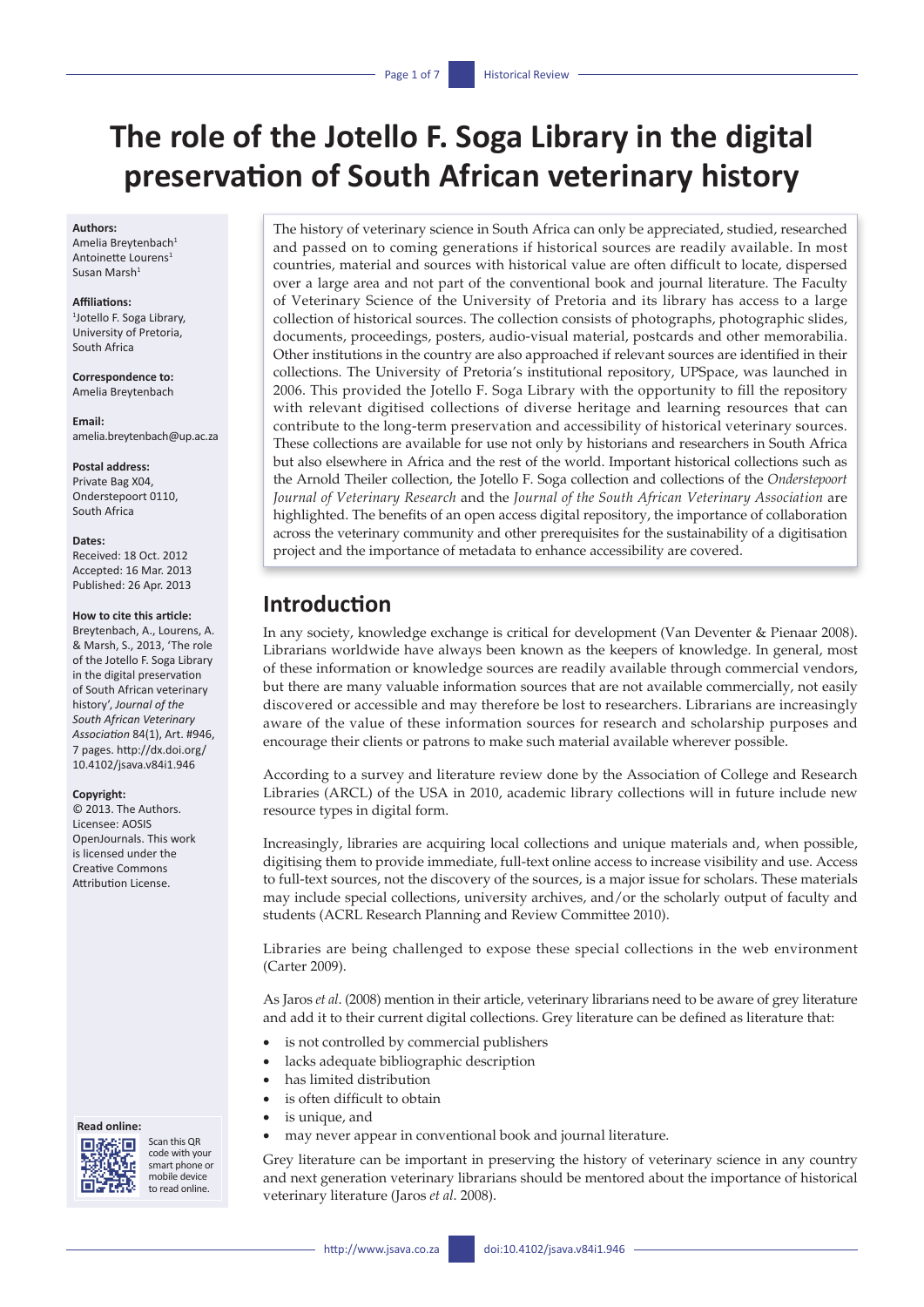## **Institutional repositories**

Institutional repositories developed as an answer to safeguarding and making grey literature freely available to researchers worldwide. This development supports the open access initiative, which promotes the removal of permission barriers such as copyright and licensing restrictions (Ball 2009).

Institutional repositories can include a wide range of material and can make an important contribution to scholarship, particularly in solving specific information visibility, management, or access problems experienced by academics, researchers and other interested parties. They are a better alternative to posting information to institutional websites, because information is stored permanently and accessibility is ensured (Palmer, Teffeau & Newton 2008). Institutional repositories usually host the scholarly output of an institution but can include far more than surrogates of journal articles. They may also include unpublished conference papers, teaching and learning resources, unpublished research material, biographical information and corporate material such as publicity material (Ball 2009).

The establishment of a digital institutional research repository for the University of Pretoria was initiated in 2004 when a project team evaluated different commercial and open source software platforms. Once a decision was taken regarding the software platform, a management team was formed to make the repository functional. One of the focus areas for the initial repository was veterinary science (Van Deventer & Pienaar 2008).

The University of Pretoria's Faculty of Veterinary Science has a rich variety of scarce and valuable historical resources. As this is the only Faculty of Veterinary Science in South Africa, the responsibility is even greater to preserve these resources, which may become lost or inaccessible. The retirement of knowledgeable and experienced staff members could result in the permanent loss of tacit knowledge and years of unpublished research could become inaccessible to future users (Breytenbach *et al*. 2006). By digitising these resources, the library could become a partner in delivering essential information to Africa and the rest of the world. The vision therefore grew to include the creation of a South African National Veterinary Repository (SANVR), which was to cover historic and other material of interest to veterinary scientists worldwide. Veterinary material generated by individuals and organisations involved in past and ongoing veterinary research in South Africa would be the foundation of the repository. All material in the repository is copyright protected and belongs to the contributing institutions or persons.

Collections that were considered for digitisation in the initial stage included veterinary anatomical illustrations by a South African biomedical artist, Christine Seegers, the Arnold Theiler collection, veterinary photographic slides of departments, old veterinary books, old veterinary theses, photographs and other memorabilia.

## **Collections**

Collections uploaded (see Appendix 1) to the repository and continually expanded are the following (University of Pretoria 2006):

### **History Committee of the South African Veterinary Association**

The members of this committee contribute information in the form of biographies of South African veterinarians and veterinary researchers. Sixteen biographies have been made available to date. Early veterinarians such as Jotello F. Soga and Duncan Hutcheon are also included. The biographies contain information about their education and careers, scientific contributions, writings, homages and distinctions.

### **Sir Arnold Theiler**

Sir Arnold Theiler (1867–1936) is widely recognised as the father of veterinary science in South Africa. Born and educated in Switzerland, he embarked on a veterinary career in South Africa in 1891. He made an enormous contribution to various veterinary disciplines in South Africa as well as abroad. The physical collection, donated to the Jotello F. Soga Library by Professor A. Verster, consists of a travel trunk containing personal photographs as well as photo albums, documents, postcards and other personal memorabilia. Many of these items have been digitised and added to the digital collection. A copy of his dissertation, *Malaria des Pferdes***,** submitted to the University of Bern, Switzerland in 1901, is part of this digital collection. Photographs taken during Theiler's career in South Africa at various research stations and of students' rugby teams during the early years of the Onderstepoort Faculty are also included.

The UNISA Honorary Doctorates Graduation Book was signed by Sir Arnold Theiler on three occasions. On 17 February 1912, he received the honorary degree of Doctor of Science. He delivered the annual address to graduates at the graduation ceremony on 09 April 1920. Finally, an honorary degree of Doctor of Veterinary Science was conferred on Theiler at the university's graduation ceremony on 11 April 1925. These three pages from the above-mentioned Graduation Book also form part of the collection.

Another unique item is the first Sir Arnold Theiler memorial lecture, delivered on the occasion of the First Faculty Day of the Faculty of Veterinary Science, University of Pretoria on 05 September 1984. It was delivered by Thelma Gutsche and entitled, 'Theiler – His personal significance today'. It was subsequently published in the *Journal of the South African Veterinary Association* 56(1), pp. 3–6. Permission was obtained from the South African Veterinary Association to publish the electronic version of the article.

### **Dr Jotello F. Soga**

Jotello Festiri Soga was the first South African to qualify as a veterinary surgeon. He completed his studies at The Royal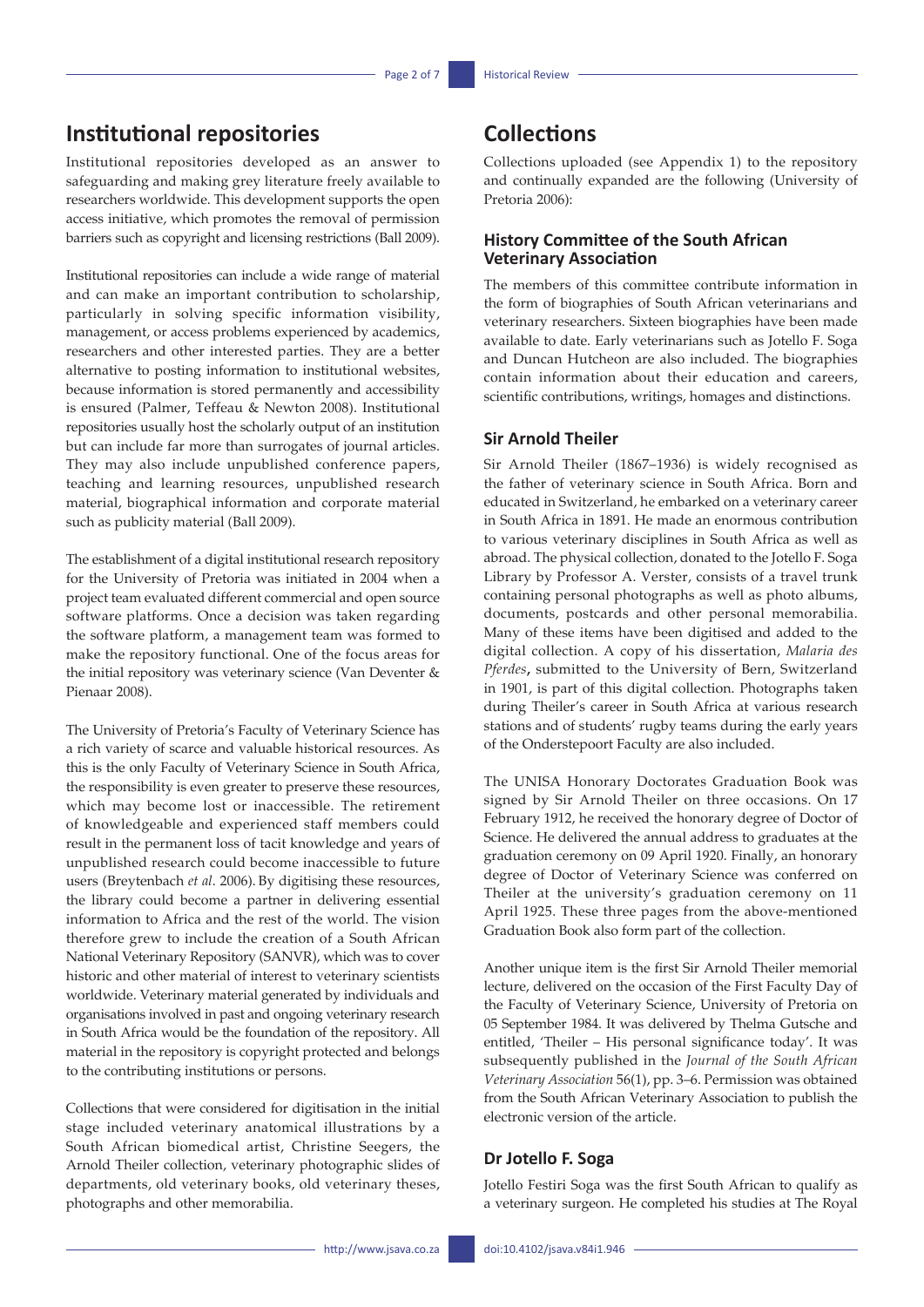(Dick) Veterinary College, Edinburgh in 1886 and returned to South Africa to work mainly in the Eastern part of the Cape Colony with Duncan Hutcheon. Publications by Soga, photographs and a biography form part of this collection. Additional documents were recently found in the Cape Town office of the National Archives and will soon be processed to form part of the collection.

At the naming ceremony of the Jotello F. Soga Library on 05 May 2009, Professor Gerald Swan, Dean of the Faculty of Veterinary Science, University of Pretoria said:

'Dr Soga played an important role in combating rinderpest and lung-sickness in the country as the first qualified South African veterinarian. He also laid a foundation for veterinary education in South Africa. But he is better known in veterinary circles as a pioneer researcher in the study of toxic plants and their effect on animals – both for their poisonous and curative effects'. (Personal communication, 05 May 2009)

#### **Arnold Theiler Memorial Lectures**

Faculty Day is an annual event at the Faculty of Veterinary Science when research activities at the Faculty are highlighted and displayed to the outside world. At this same occasion an invited speaker delivers the prestigious Arnold Theiler Memorial Lecture. There have been 26 Faculty Days from 1984 when the first one was held till 2012. No memorial lectures were delivered in 1987, when the new Sir Arnold Theiler building was inaugurated, in 1992, when the Onderstepoort Veterinary Academic Hospital was inaugurated, and in 2011 due to the World Veterinary Congress held in Cape Town. The library has traced 16 of these memorial lectures for the repository, loading the full texts where possible.

#### **Christine Seegers Biomedical Illustrations**

Christine Seegers, a biomedical artist and former employee in the Department of Anatomy, Faculty of Veterinary Science, University of Pretoria, produced a large collection of biomedical illustrations of wild and domestic animals.

Her collection of illustrations of the African elephant, for example, includes various views of the skull, vertebrae, the female pelvis, ribs and scapulae (Figure 1).

#### *Onderstepoort Journal of Veterinary Research*

The *Onderstepoort Journal of Veterinary Research* was first published by the Transvaal Department of Agriculture as the Report of the Government Veterinary Bacteriologist of the Transvaal in 1903. This is an important publication as it contains a wealth of original research information on African animal diseases and their control and treatment. The worldwide interest in this early documented research was the reason for the Jotello F. Soga Library's decision to digitise this publication, ensuring full text availability. Initial financial support for this project was provided by the Equine Research Centre of the Faculty of Veterinary Science. When



*Source*: Black/white wash painting technique by Chrisine D. Seegers (1994) of adult elephant skull. Permission to reproduce was obtained from copyright holder, Department of Anatomy and Physiology, University of Pretoria, South Africa.

**FIGURE 1:** Anatomical representation of a ventral view of the adult elephant skull.

completed, this project will include publications spanning more than 100 years.

### **Proceedings of the 1929 Pan African Veterinary Conference**

The 43 papers delivered at this Pan African Veterinary Conference, from 01 August 1929 – 17 August 1929, were scanned and made available in full text.

### **Veterinary Books**

Rare, old books in the Jotello F Soga Library's collection were also made available in full text by scanning and uploading them into the repository. These books were no longer subject to copyright, according to the copyright laws of the countries concerned. Examples include the following:

- 1909: Diseases of the horse and their treatment by Duncan Hutcheon & Walter Jowett
- 1890: Home life on an ostrich farm by Annie Martin (Figure 2)
- 1881: Ostrich farming in South Africa by Arthur Douglass.

#### **Faculty of Veterinary Science Web News**

A website is not the ideal place to archive material, and this collection was developed to preserve all the news articles previously published on the Faculty of Veterinary Science's web page.

#### **Photographic Slides**

Researchers and lecturers attached to the Faculty of Veterinary Science made their personal photographs and photographic slides available to be uploaded to the repository. The advantages are that students can access them for study purposes and they are now archived for future use by researchers as well (Figure 3).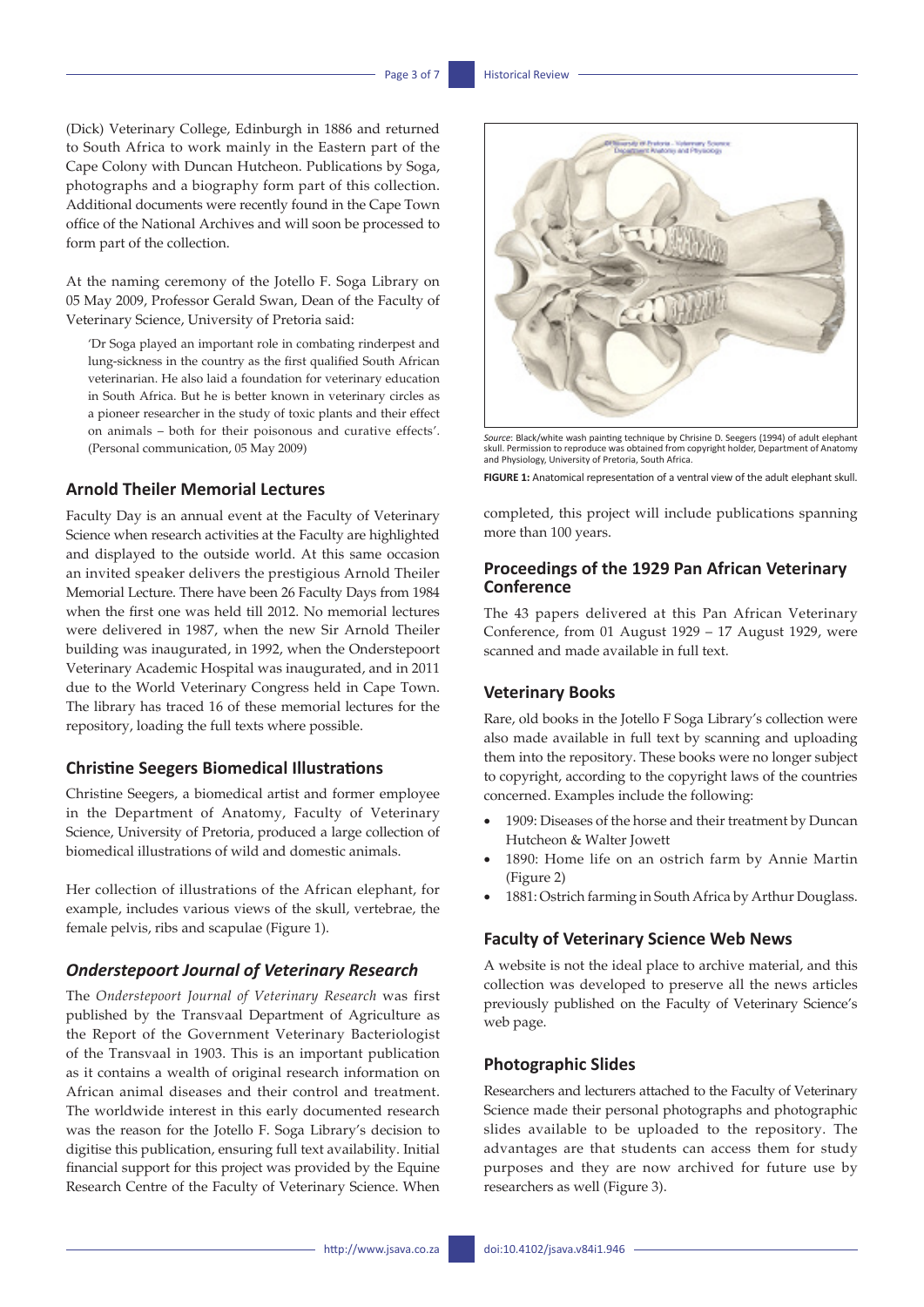

*Source*: Book cover colour scan of Home life on an ostrich farm, publisher George Philip & Son, London. Permission to reproduce was obtained from digital copyright holder, University of Pretoria, South Africa.

**FIGURE 2:** Book cover of Annie Martin's 1890 book *Home life on an ostrich farm*.

### *Journal of the South African Veterinary Association*

The material for this collection, consisting of all the published articles, has been digitised but the process of cleaning the scanned material and transforming the items into PDF format to prepare them for uploading has not been completed.

### **Early Veterinary Theses: University of South Africa, 1920–1950**

In its early years, the Faculty of Veterinary Science's doctoral degrees were conferred by the University of South Africa. The Jotello F. Soga Library obtained the hard copies of these theses and has digitised them. They are also in the final process of being uploaded.

The SANVR is the best way to preserve and make important and rare sources available to the international community. Unfortunately, people are not familiar with searching or browsing the repository. A web interface was developed to facilitate this, where the various collections are listed and briefly described. The website [\(http://www.library.up.ac.](http://www.library.up.ac.za/sanvr) [za/sanvr](http://www.library.up.ac.za/sanvr)) will be maintained by the Jotello F. Soga Library, with the History Committee of the SA Veterinary Association acting in an advisory capacity.



*Source*: Colour photographic slide. Permission to reproduce was obtained from copyright holder, University of Pretoria, Department of Veterinary Tropical Diseases, South Africa. **FIGURE 3:** Various stages of the life cycle of an Eimeria sp. in intestinal epithelial cells.

## **Metadata**

One of the important cornerstones of the SANVR is the assignment of metadata to tag the variety of objects uploaded to the repository. 'Metadata' refers to descriptive information that is searchable and therefore aids in the identification and retrieval of the electronic or digital information (Taylor 2003). As a large portion of the SANVR consists of historical material, a clear decision was of utmost importance regarding which metadata fields were crucial for describing the objects and populating the predetermined templates of the SANVR collections in UPSpace. Although the creation of metadata is costly, the SANVR is committed to implementing the most current international standards and technologies for presentation of the electronic resources. All of the resources in the SANVR contain Dublin Core metadata, a metadata scheme that has achieved international standardisation (ISO15836). Attaching metadata to historic veterinary resources in UPSpace has the following advantages:

- resource discovery of unique veterinary information is improved
- utilisation, publication and display of the veterinary resources on the web are developed
- accomplishments of veterinarians and the veterinary profession in South Africa are recognised and published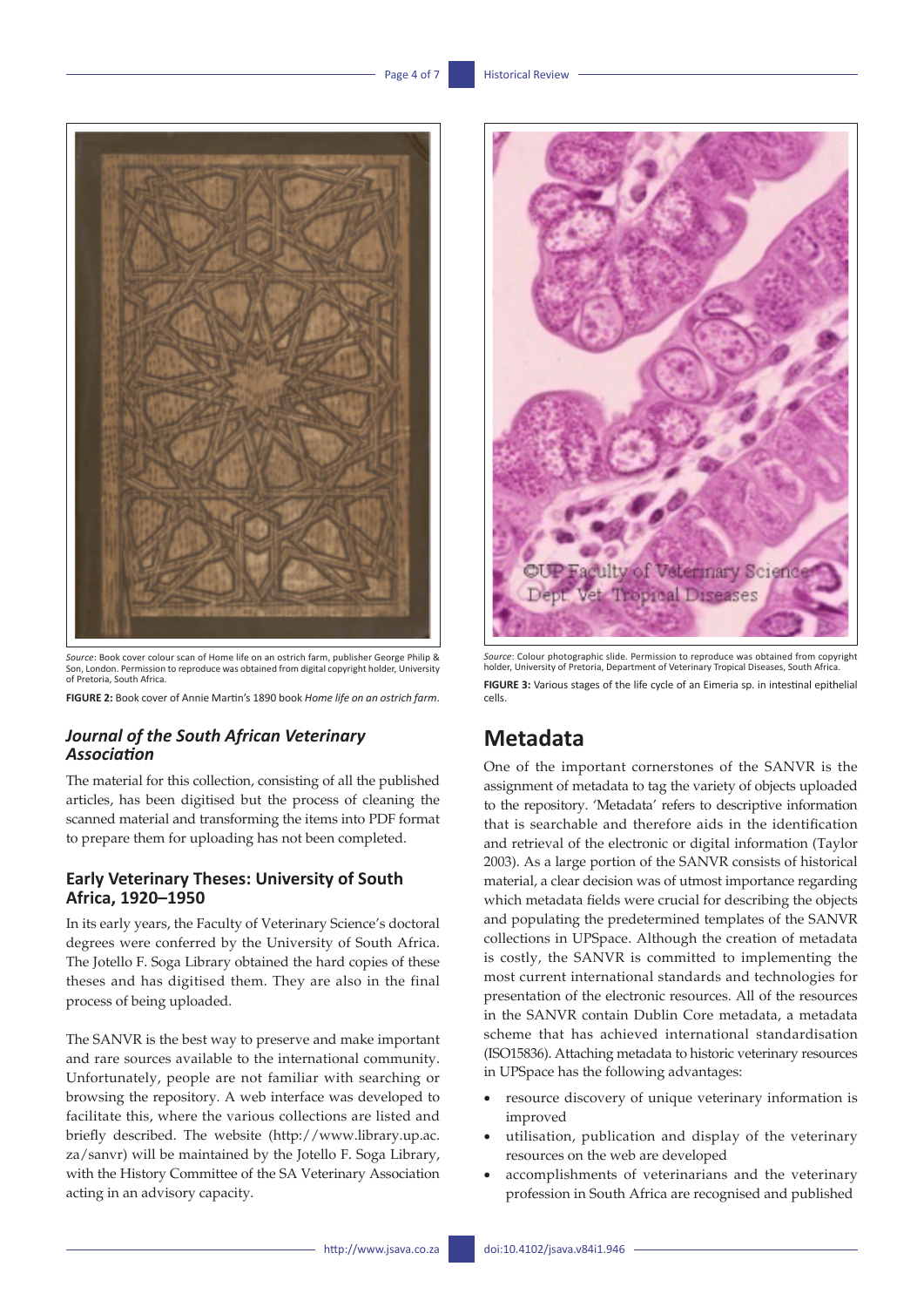metadata-indexed images and full-text documents of the past with accessible links are preserved.

The metadata creators of the SANVR adhere to relevant standards and encoding schemes in populating the metadata fields. The required metadata fields that must be assigned to an item on submission are title, author, type, language, subjects or keywords and rights. The decision to select only six Dublin Core metadata fields was taken to keep it as simple and accessible as possible and to allow a non-metadata specialist to create descriptive records in the SANVR easily, but with effective retrieval. The information used to fill these fields is usually found in the source document and can be identified easily. To ensure the integrity of the metadata, input from accredited veterinarians and experts in the field of veterinary science and animal health is also part of the workflow process. One of the SANVR project aims is to invest in retired veterinary or biomedical academic staff to write and capture the metadata for use by future generations. If tacit knowledge is not captured, these sources will become obsolete. When metadata is assigned by an expert, the information is included in the metadata description of the item to reflect the authenticity of the repository.

Quality control is done on each record uploaded to the SANVR repository. Appointed metadata editors are responsible for the consistent use of author names, assigning additional keywords and controlled subject vocabulary for the collections in the SANVR. To further enhance the metadata descriptions, the assigning of added value by information specialists, experts and metadata editors is encouraged.

These digital information resources with metadata descriptions must be made visible and searchable on the World Wide Web in a way that users can decide whether the resources are of value to them. The SANVR used the DSpace software as open access platform for uploading and presenting the digital material. As the University of Pretoria established their repository UPSpace in 2006, the decision was taken to incorporate the SANVR as a community on this platform. The digital resources and metadata are stored and preserved on the UP servers and are managed and maintained by the University of Pretoria's Department of Library Services and the SANVR project committee.

## **Harvesting**

Assigning metadata to SANVR items in accordance with international standards not only provides the essential link between the veterinary information creator and the veterinary information user but also creates the opportunity for harvesting the metadata. As the repository platform is Open Archives Initiatives-Protocol for Metadata Harvesting (OAI-PMH) compliant the SANVR is open for metadata harvesting, making the research even more visible. Harvesting also increases the opportunity for end-users to locate data from institutional repositories via common search engines such as Google and Yahoo. Currently the SANVR metadata is

harvested by OAISTER, DRIVER and Ivy Academic Search. Exposing South African veterinary historic material on these platforms delivers on key areas such as:

- access to valuable grey material unique to Africa
- availability of resources for use in learning and teaching worldwide
- delivery of information to Africa and the rest of the world
- preservation for future research
- increased exposure for veterinary history and research information.

The SANVR was successfully harvested in 2010 by Ivy Academic Search, an open access initiative of Utrecht University. The primary long-term goal of Ivy Academic Search – Veterinary Science & Medicine is to provide the local, national and international veterinary community with a high quality academic information search and retrieval system for veterinary research. The benefits for researchers and users include:

- a central portal for performing subject-related searches
- increased visibility of high quality (grey) veterinary and medical literature
- immediate access to the full text of documents.

Other participating repositories on the Ivy Academic Search platform are Cornell University, Igitur Archive Diergeneeskunde, Institutional Archive University Ghent, PubMed and Wageningen Yield.

The SANVR plays an important role in the veterinary science fraternity by making historic as well as research material available for research and education within and beyond South Africa. The SANVR is also searchable through IRSpace, a search engine used to conduct a federated search across all African and South African repositories.

### **Conclusion**

Digitisation projects require staffing, equipment, storage and maintenance costs and libraries will have to reallocate funds or obtain external funding to accommodate such projects. Like other library collections and services, digitisation projects may also be affected by reduced budgets (ACRL Research Planning and Review Committee 2010).

A collaborative effort across the veterinary community in any country is necessary to preserve veterinary literature, memorabilia and other material of historical value. Cooperation and collaboration with the community served are very important. Their support is vital in creating a relevant, usable collection, from the initial stage of identifying the topics to be covered and the items to be digitised, to their full descriptions and their marketing to the wider world. Collaboration with parties outside the home institution is a special challenge but offers unique benefits for all concerned (Swanepoel & van der Westhuizen 2009).

Within their institutions, librarians usually try to identify early adopters in order to promote the institutional repository's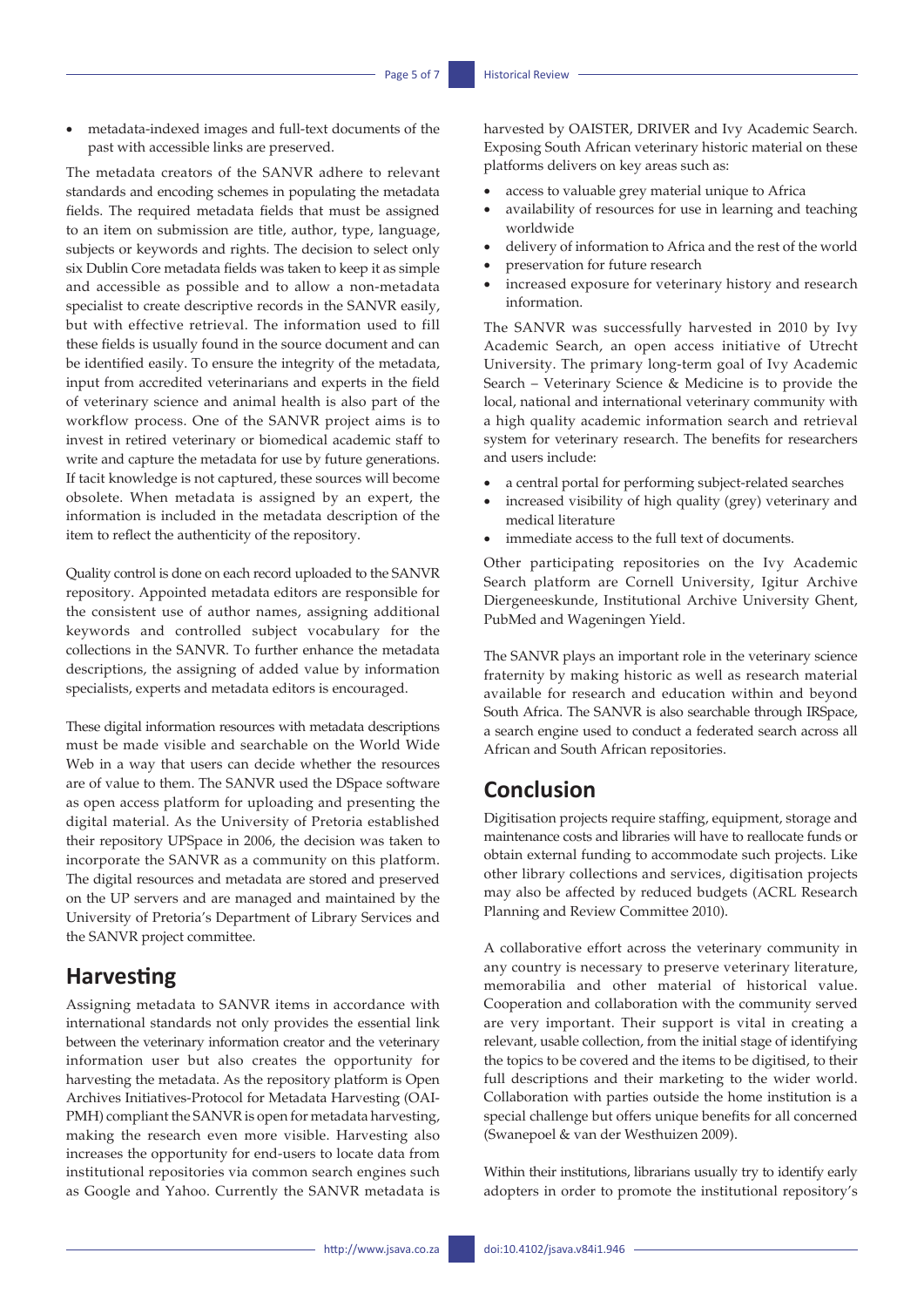mission. Faculty recruits are, for example, important for sustaining deposit activity (Swanepoel & van der Westhuizen 2009).The understanding, buy-in and cooperation of colleagues and an institutional culture of trust and collaboration are critical to the success of a repository (Breytenbach *et al*. 2006, Jaros *et al*. 2008).

## **Acknowledgements**

Our grateful thanks go to Mrs Erica van der Westhuizen for her contribution towards the editing of the manuscript.

#### **Competing interests**

The authors declare that they have no financial or personal relationship(s) which may have inappropriately influenced them in writing this article.

### **Authors' contributions**

A.L. (University of Pretoria) contributed the Collections part of the manuscript. A.B. (University of Pretoria) and S.M. (University of Pretoria) co-authored the rest of the manuscript. All are staff of the Jotella F. Soga Library, Onderstepoort Veterinary Institute, University of Pretoria, South Africa.

## **References**

- ACRL Research Planning and Review Committee, 2010, '2010 Top ten trends in academic libraries: a review of the current literature', *College and Research Libraries News* 71, 286–292.
- Ball, A., 2009, *Preservation and curation in institutional repositories* (version 1.3), Digital Curation Centre, Edinburgh.
- Breytenbach, A., Grimbeek, E., Groenewald, R., Harmse, N., Smith, C. & Haupt, S., 2006, 'Herding tacit knowledge: The opportunity for real teamwark in digitising information resources in support of learning, teaching and r (eds.), *Running wild, running free: Capturing, harnessing and disseminating knowledge flows in support of animal health: Proceedings of the 5th International Conference of Animal Health Information Specialists*, p. 108–115, Onderstepoort, South Africa, 04 to 07 July 2005.
- Carter, L.R., 2009, 'Moving special collections forward in an age of discovery: Themes from the ARL-CNI Forum', *Research Library Issues: A bimonthly report from ARL, CNI, and SPARC* 267, 10–19.
- Jaros, J., Carrigan, E., Boyd, C.T., Croft, V., Fagen, D., Moberly, H.K., Stephens, G. & Willard,<br>G., 2008, 'Saving the elusive past for the future: A case study in collaboration<br>of veterinary libraries', Journal of Agric <http://dx.doi.org/10.1080/10496500802487925>
- Palmer, C.L., Teffeau, L.C. & Newton, M.P., 2008, *Identifying factors of success in CIC institutional repository development-final report*, Andrew W. Mellon Foundation, New York.
- Swanepoel, D. & van der Westhuizen, E., 'African indigenous knowledge: Dissemination of IK related information in the Onderstepoort Veterinary Institute Library and the Jotello F. Soga Library, Faculty of Veterinary Science, University of Pretoria', in *Positioning the Profession: The Tenth International Congress on Medical Librarianship*, Brisbane, Australia, 31 August to 04 September 2009, viewed 02 June 2011, from [http://](http://espace.library.uq.edu.au/eserv/UQ:179913/n7_3_Fri_vanderWesthuizen_64.pdf) [espace.library.uq.edu.au/eserv/UQ:179913/n7\\_3\\_Fri\\_vanderWesthuizen\\_64.pdf](http://espace.library.uq.edu.au/eserv/UQ:179913/n7_3_Fri_vanderWesthuizen_64.pdf)
- Taylor, C., 2003, An introduction to metadata, viewed 02 June 2011, from [http://www.](http://www.library.uq.edu.au/iad/ctmeta4.html) [library.uq.edu.au/iad/ctmeta4.html](http://www.library.uq.edu.au/iad/ctmeta4.html)
- University of Pretoria, 2006, UPSpace, viewed 12 June 2011, from [http://repository.](http://repository.up.ac.za/) [up.ac.za/](http://repository.up.ac.za/)
- Van Deventer, M. & Pienaar, H., 2008, 'South African repositories: Bridging knowledge divides', *Ariadne* 55, 1–17.

Appendix 1 starts on the next page  $\rightarrow$